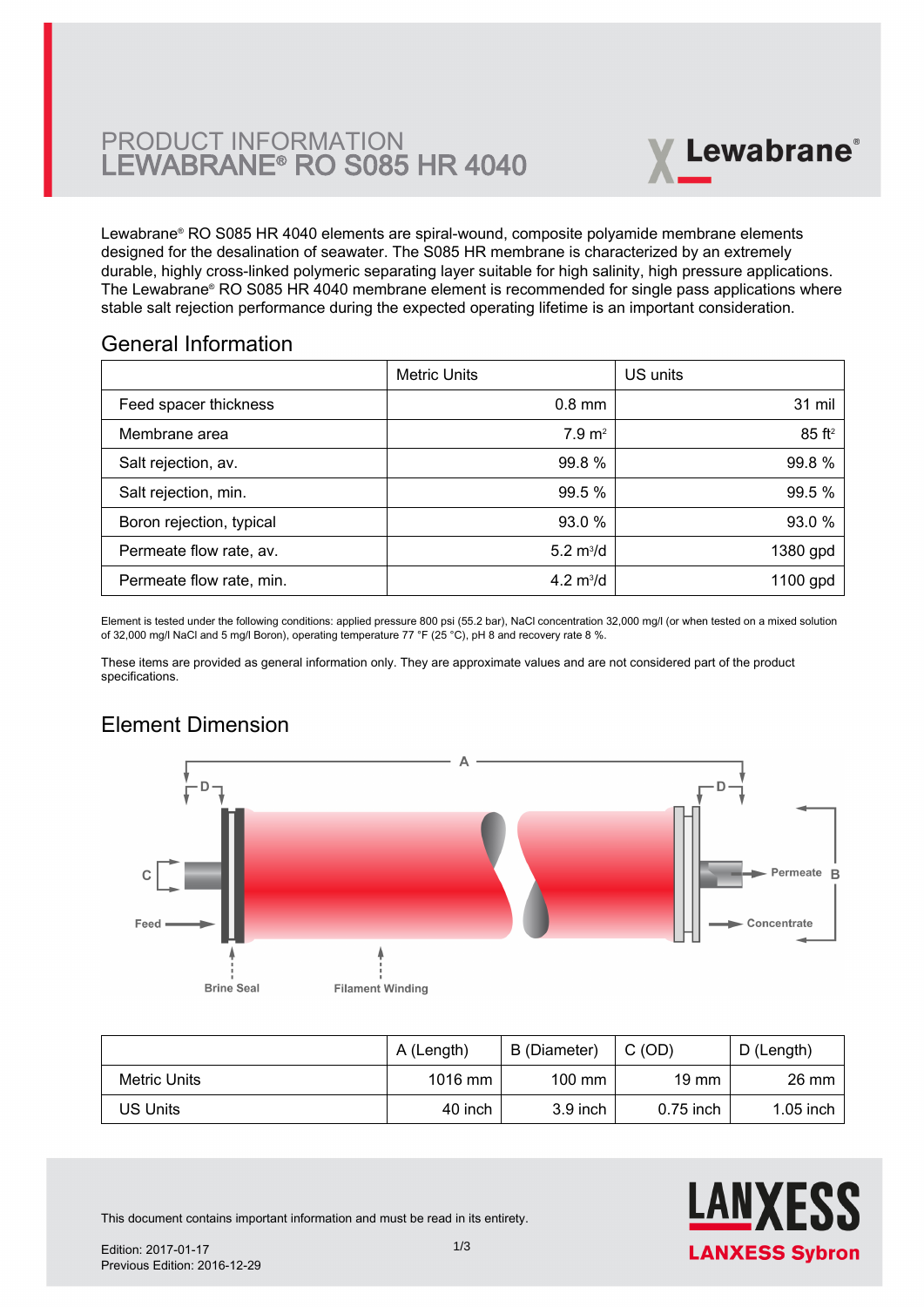# PRODUCT INFORMATION LEWABRANE® RO S085 HR 4040



#### Application Data

|                                 | Metric units       | US units        |
|---------------------------------|--------------------|-----------------|
| Operating pressure, max.        | 83 bar             | 1200 psi        |
| Operating temperature, max.     | 45 $^{\circ}$ C    | 113 $\degree$ F |
| Feed water SDI, max.            | 5                  | 5               |
| pH range during operating       | $2 - 11$           | $2 - 11$        |
| pH range during cleaning        | $1 - 12$           | $1 - 12$        |
| Pressure drop per element, max. | 1.0 <sub>bar</sub> | 15 psi          |
| Pressure drop per vessel, max.  | 3.5 <sub>bar</sub> | 50 psi          |
| Chlorine concentration, max.    | $0.1$ ppm          | $0.1$ ppm       |

As with any product, use of the products mentioned in this publication in a given application must be tested (including field testing, etc.) by the user in advance to determine suitability.

## Additional Information

- Treat RO Elements with care; do not drop the element.
- Each RO Element is wet tested, preserved in a 1% weight sodium bisulfite solution, and vacuum packed in oxygen barrier bags.
- During storage, avoid freezing and direct sunlight. The temperature should be below 35 °C (95 °F).

#### After Installation

- Keep the RO Elements wet, and use a compatible preservative for storage duration longer than 7 days.
- During the inital start up, discharge the first permeate to drain for 30 min.
- Permeate back pressure should not exceed feed pressure at any time.
- The RO Elements shall be maintained in a clean condition, unfouled by particulate matter or precipitates or biological growth.
- Consider cleaning, if the pressure drop increases by 20% or water permeability decreases by 10%.
- Use only chemicals which are compatible with the membrane.
- For additional information consult the Lewabrane® technical information available at www.lpt.lanxess.com.



This document contains important information and must be read in its entirety.